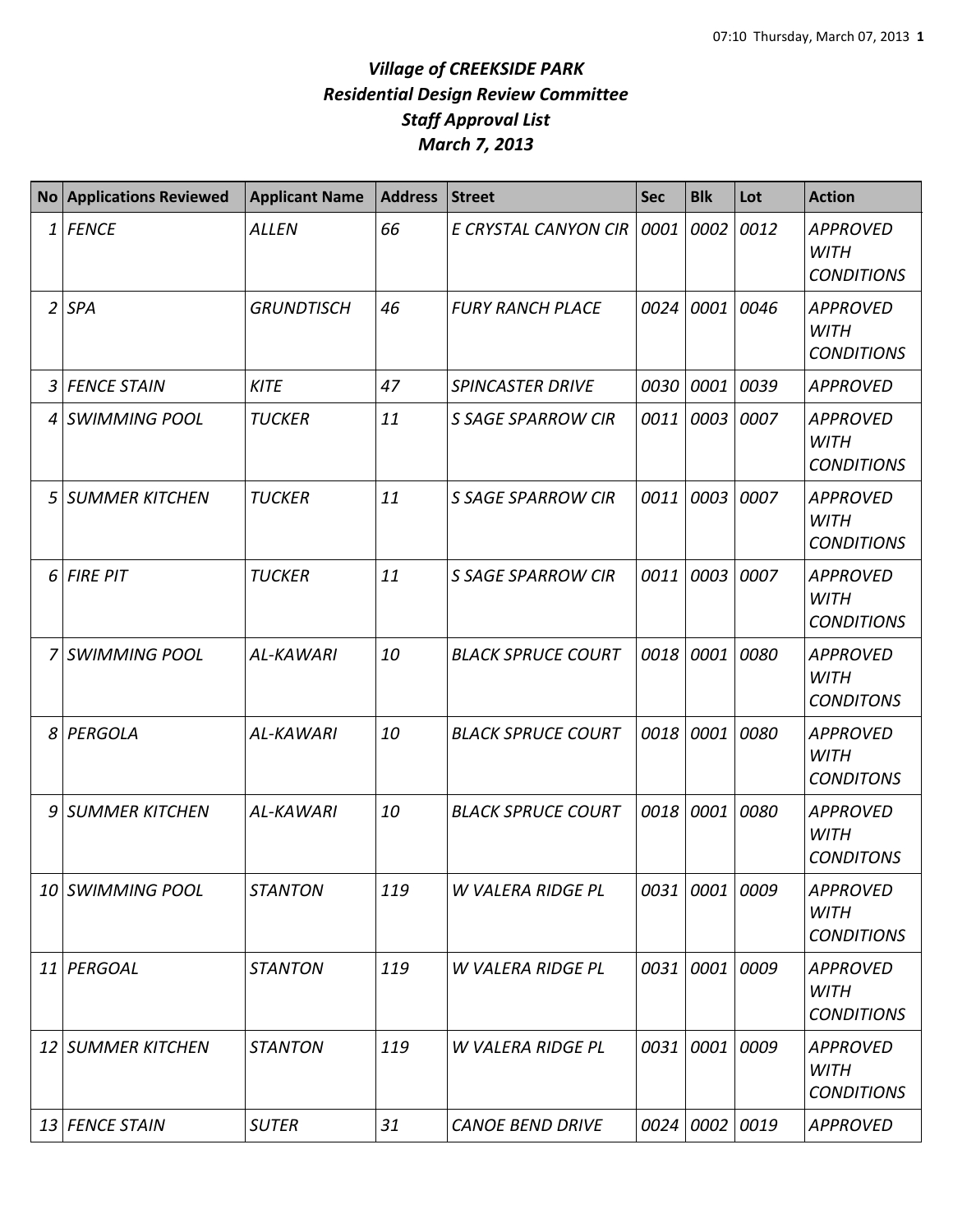| <b>No</b> | <b>Applications Reviewed</b> | <b>Applicant Name</b> | <b>Address</b> | <b>Street</b>                        | <b>Sec</b> | <b>Blk</b> | Lot  | <b>Action</b>                                       |
|-----------|------------------------------|-----------------------|----------------|--------------------------------------|------------|------------|------|-----------------------------------------------------|
| 14        | <b>GENERATOR</b>             | <b>PEDROZA</b>        | 31             | <b>COVE VIEW TRAIL</b>               | 0006       | 0001       | 0041 | <b>APPROVED</b><br><b>WITH</b><br><b>CONDITIONS</b> |
|           | 15 FENCE                     | <b>SCHULER</b>        | 66             | PALOMA BEND PLACE                    | 0025       | 0001       | 0014 | <b>APPROVED</b><br><b>WITH</b><br><b>CONDITIONS</b> |
| 16        | <b>SWIMMING POOL</b>         | <b>PERTERSON</b>      | 151            | W HULLWOOD COURT                     | 0002       | 0001       | 012R | <b>APPROVED</b><br><b>WITH</b><br><b>CONDITIONS</b> |
| 17        | PERGOLA                      | <b>PERTERSON</b>      | 151            | W HULLWOOD COURT                     | 0002       | 0001       | 012R | <b>APPROVED</b><br><b>WITH</b><br><b>CONDITIONS</b> |
| 18        | <b>SUMMER KITCHEN</b>        | <b>PERTERSON</b>      | 151            | W HULLWOOD COURT                     | 0002       | 0001       | 012R | <b>APPROVED</b><br><b>WITH</b><br><b>CONDITIONS</b> |
| 19        | <b>SWIMMING POOL</b>         | <b>FERNANDEZ</b>      | 74             | <b>SPINCASTER DRIVE</b>              | 0017       | 0001       | 0010 | <b>APPROVED</b><br><b>WITH</b><br><b>CONDITIONS</b> |
| 20        | <b>PLAY STRUCTURE</b>        | <b>SONG</b>           | 87             | <b>LINDENBERRY CIRCLE</b>            | 0027       | 0002       | 0015 | <b>APPROVED</b>                                     |
| 21        | <b>TREE REMOVAL</b>          | <b>GALEGAR</b>        | 19             | <b>JASPERS PLACE</b>                 | 0027       | 0001       | 0005 | <b>APPROVED</b>                                     |
| 22        | <b>FENCE</b>                 | <b>CASEY</b>          | 83             | E CRYSTAL CANYON CIR                 | 0001       | 0001       | 0054 | <b>APPROVED</b>                                     |
| 23        | <b>PLAY STRUCTURE</b>        | <b>PAYNE</b>          | 11             | <b>RED WAGON DRIVE</b>               | 0007       | 0002       | 0009 | <b>APPROVED</b>                                     |
| 24        | PERGOLA                      | <b>NORRIS</b>         | 266            | <b>TORTOISE CREEK PLACE</b>          | 0008       | 0001       | 0072 | <b>APPROVED</b><br><b>WITH</b><br><b>CONDITIONS</b> |
| 25        | <b>WATER FEATURE</b>         | <b>NORRIS</b>         | 266            | TORTOISE CREEK PLACE   0008   0001   |            |            | 0072 | <b>APPROVED</b><br><b>WITH</b><br><b>CONDITIONS</b> |
| 26        | <b>FIREPLACE</b>             | <b>NORRIS</b>         | 266            | <b>TORTOISE CREEK PLACE 0008</b>     |            | 0001       | 0072 | <b>APPROVED</b><br><b>WITH</b><br><b>CONDITIONS</b> |
|           | 27 PAVING                    | <b>NORRIS</b>         | 266            | <b>TORTOISE CREEK PLACE   0008  </b> |            | 0001       | 0072 | <b>APPROVED</b><br>WITH<br><b>CONDITIONS</b>        |
|           | 28 PLAY STRUCTURE            | <b>POLI</b>           | $\overline{2}$ | <b>WANING MOON DRIVE</b>             | 0030 0001  |            | 0010 | <b>APPROVED</b>                                     |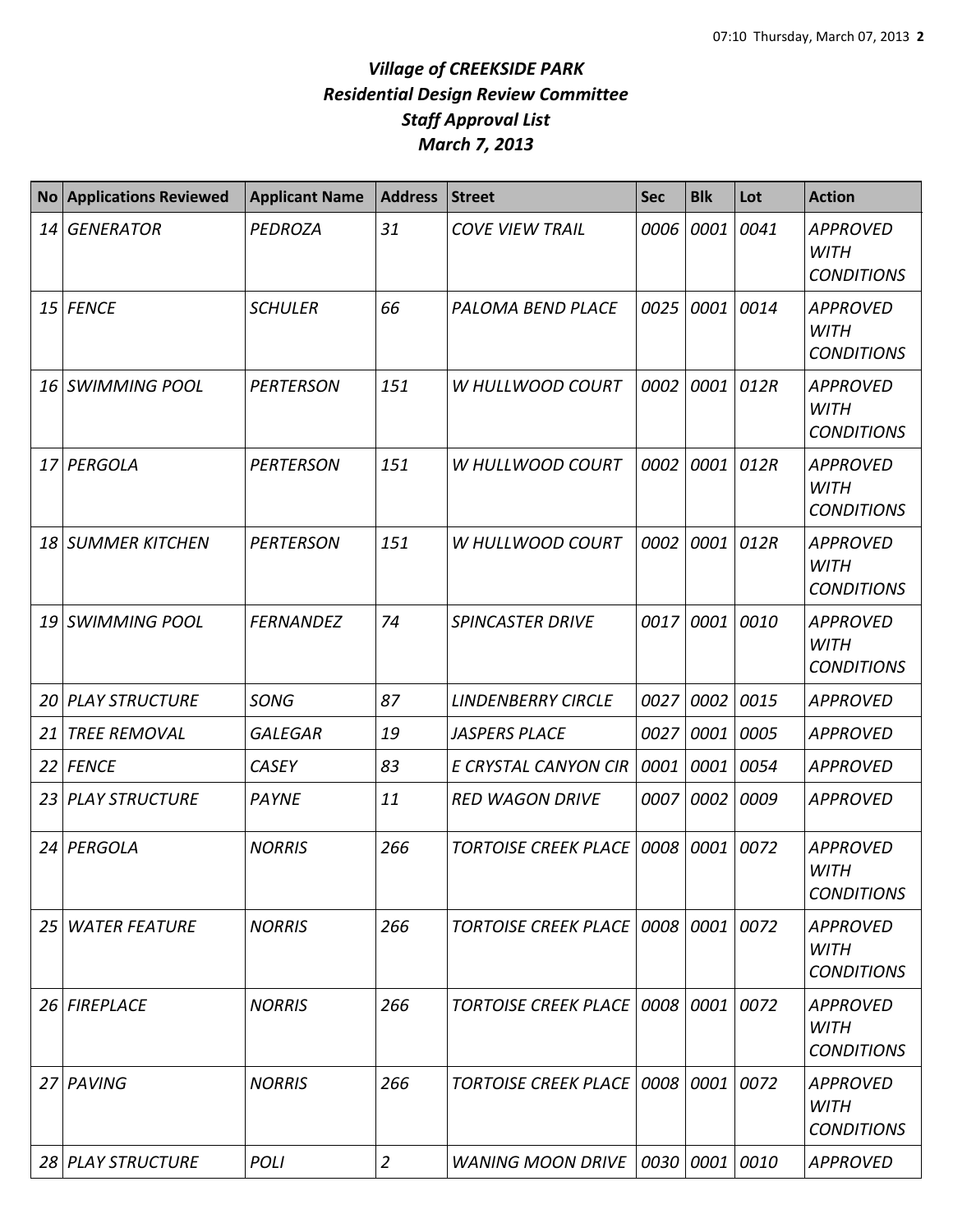|                 | No Applications Reviewed | <b>Applicant Name</b> | <b>Address</b> | <b>Street</b>             | <b>Sec</b> | <b>Blk</b>     | Lot  | <b>Action</b>                                       |
|-----------------|--------------------------|-----------------------|----------------|---------------------------|------------|----------------|------|-----------------------------------------------------|
| 29              | <b>PLAY STRUCTURE</b>    | <b>VOSS</b>           | 6812           | <b>LAKE PALOMA TRAIL</b>  | 0010       | 0001           | 0004 | <b>APPROVED</b>                                     |
|                 | 30 SWIMMING POOL         | <b>GABLE</b>          | 171            | PINTO POINT PLACE         | 0012       | 0001           | 0086 | <b>APPROVED</b><br><b>WITH</b><br><b>CONDITIONS</b> |
|                 | 31 SWIMMING POOL         | <b>MACALUSO</b>       | 85             | N SAGE SPARROW CIR        | 0011       | 0003 0026      |      | <b>APPROVED</b><br><b>WITH</b><br><b>CONDITIONS</b> |
|                 | 32 FIRE PIT              | <b>MACALUSO</b>       | 85             | <b>N SAGE SPARROW CIR</b> |            | 0011 0003 0026 |      | <b>APPROVED</b><br><b>WITH</b><br><b>CONDITIONS</b> |
|                 | 33 SWIMMING POOL         | <b>GOMEZ</b>          | $\overline{2}$ | <b>LANGSTONE PLACE</b>    |            | 0009 0002      | 0001 | <b>APPROVED</b><br><b>WITH</b><br><b>CONDITIONS</b> |
| 34 I            | <b>STORAGE SHED</b>      | <b>HJORTH</b>         | 14             | <b>LANGSTONE PLACE</b>    | 0009       | 0002           | 0004 | <b>APPROVED</b><br><b>WITH</b><br><b>CONDITIONS</b> |
| 35 <sub>l</sub> | <b>AWNING</b>            | <b>HITCHCOCK</b>      | 11             | <b>MILLERS ROCK COURT</b> | 0002       | 0001           | 004R | <b>APPROVED</b>                                     |
| 36 <sup>1</sup> | <b>SWIMMING POOL</b>     | <b>MONAHAN</b>        | $\overline{2}$ | <b>ROSY FINCH PLACE</b>   | 0011       | 0004           | 0007 | <b>APPROVED</b><br><b>WITH</b><br><b>CONDITIONS</b> |
|                 | 37 FENCE                 | <b>MONAHAN</b>        | $\overline{2}$ | <b>ROSY FINCH PLACE</b>   |            | 0011 0004 0007 |      | <b>APPROVED</b><br><b>WITH</b><br><b>CONDITIONS</b> |
| 38 I            | <b>TREE REMOVAL</b>      | <b>MONAHAN</b>        | $\overline{2}$ | <b>ROSY FINCH PLACE</b>   |            | 0011 0004 0007 |      | <b>APPROVED</b>                                     |
|                 | 39 SWIMMING POOL         | LOYA                  | 163            | <b>LINDENBERRY CIRCLE</b> |            | 0027 0002 0005 |      | <b>APPROVED</b><br><b>WITH</b><br><b>CONDITIONS</b> |
|                 | 40 FOUNTAIN              | <b>DOMINIC</b>        | $\overline{7}$ | <b>AQUMARINE PLACE</b>    |            | 0018 0001 0013 |      | <b>APPROVED</b><br><b>WITH</b><br><b>CONDITIONS</b> |
|                 | 41 APPROVED              | <b>DOMINIC</b>        | $\overline{7}$ | <b>AQUMARINE PLACE</b>    |            | 0018 0001 0013 |      | <b>APPROVED</b>                                     |
|                 | 42 FENCE STAIN           | <b>RAVENSTEIN</b>     | 38             | <b>FREESTONE STREAM</b>   |            | 0015 0005 0004 |      | <b>APPROVED</b>                                     |
|                 | 43 PLAY STRUCTURE        | SATTERFIELD           | 6872           | <b>LAKE PALOMA TRAIL</b>  |            | 0010 0001 007R |      | <b>APPROVED</b>                                     |
|                 | 44 SWIMMING POOL         | <b>STRAUSS</b>        | 39             | <b>LAKE VOYAGEUR</b>      |            | 0018 0002 0014 |      | <b>APPROVED</b><br><b>WITH</b><br><b>CONDITIONS</b> |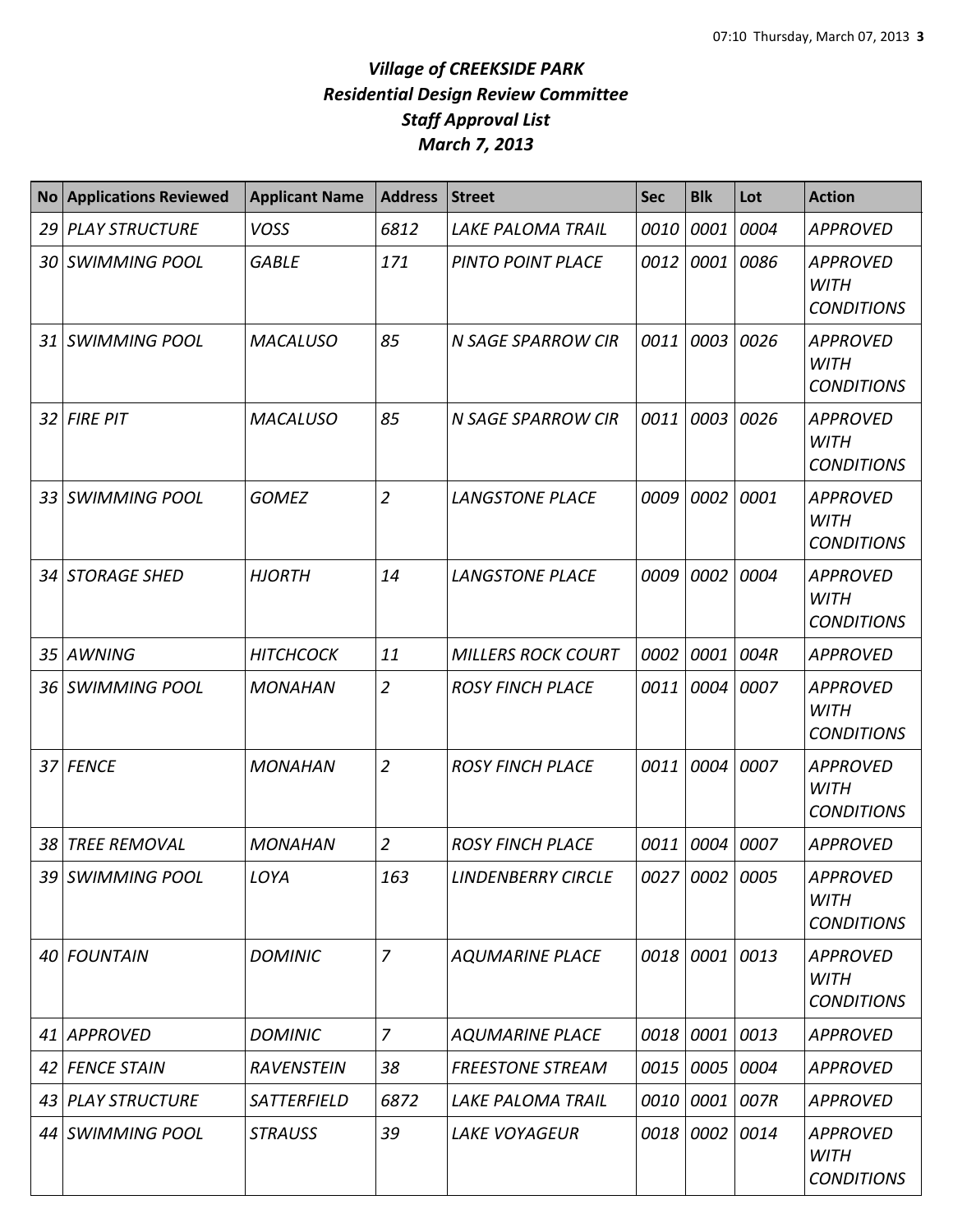| <b>No</b>       | <b>Applications Reviewed</b> | <b>Applicant Name</b> | <b>Address</b> | <b>Street</b>            | <b>Sec</b> | <b>Blk</b>     | Lot  | <b>Action</b>                                       |
|-----------------|------------------------------|-----------------------|----------------|--------------------------|------------|----------------|------|-----------------------------------------------------|
| 45              | <b>FIRE PIT</b>              | <b>STRAUSS</b>        | 39             | <b>LAKE VOYAGEUR</b>     | 0018       | 0002 0014      |      | <b>APPROVED</b><br><b>WITH</b><br><b>CONDITIONS</b> |
|                 | 46 PLAY STRUCTURE            | <b>PATIN</b>          | 11             | <b>HOME LARK PLACE</b>   | 0026       | 0002 0013      |      | <b>APPROVED</b><br><b>WITH</b><br><b>CONDITIONS</b> |
|                 | 47 SUNROOM                   | PEDROZA               | 31             | <b>W COVE VIEW TRAIL</b> | 0006       | 0001           | 0041 | <b>APPROVED</b><br><b>WITH</b><br><b>CONDITIONS</b> |
| 48              | <b>WALKWAY</b>               | <b>MACALUSO</b>       | 85             | N SAGE SPARROW CIR       | 0011       | 0003           | 0026 | <b>APPROVED</b>                                     |
| 49              | <b>GENERATOR</b>             | <b>SAWOSKA</b>        | 106            | E CRYSTAL CANYON CIR     | 0001       | 0002           | 0019 | <b>APPROVED</b><br><b>WITH</b><br><b>CONDITIONS</b> |
| 50              | <b>SWIMMING POOL</b>         | <b>WALTZ</b>          | 27             | <b>FURY RANCH PLACE</b>  | 0024       | 0001           | 0040 | <b>APPROVED</b><br><b>WITH</b><br><b>CONDITIONS</b> |
|                 | 51 SWIMMING POOL             | <b>MCDONALD</b>       | 23             | <b>RED WAGON DRIVE</b>   | 0007       | 0002           | 0006 | <b>APPROVED</b><br><b>WITH</b><br><b>CONDITIONS</b> |
| 52 <sub>1</sub> | <b>SWIMMING POOL</b>         | LAVALLE               | 7412           | LAKE PALOMA TRAIL        | 0011       | 0001 0013      |      | <b>APPROVED</b><br><b>WITH</b><br><b>CONDITIONS</b> |
|                 | 53 SWIMMING POOL             | <b>GRACE</b>          | 7422           | <b>LAKE PALOMA TRAIL</b> | 0011       | 0001 0014      |      | <b>APPROVED</b><br><b>WITH</b><br><b>CONDITIONS</b> |
|                 | 54 SWIMMING POOL             | <b>HUBBLE</b>         | 6              | <b>ROSY FINCH PLACE</b>  | 0011       | 0004 0008      |      | <b>APPROVED</b><br><b>WITH</b><br><b>CONDITIONS</b> |
|                 | 55 SUMMER KITCHEN            | <b>HUBBLE</b>         | 6              | <b>ROSY FINCH PLACE</b>  | 0011       | 0004 0008      |      | <b>APPROVED</b><br><b>WITH</b><br><b>CONDITIONS</b> |
|                 | 56 SWIMMING POOL             | <b>LEON</b>           | 59             | <b>PALOMA BEND PLACE</b> | 0025       | 0001 0011      |      | <b>APPROVED</b><br><b>WITH</b><br><b>CONDITIONS</b> |
|                 | 57 SWIMMING POOL             | <b>CARRASCO</b>       | 10             | SATINLEAF PLACE          |            | 0007 0001 0005 |      | <b>APPROVED</b><br><b>WITH</b><br><b>CONDITIONS</b> |